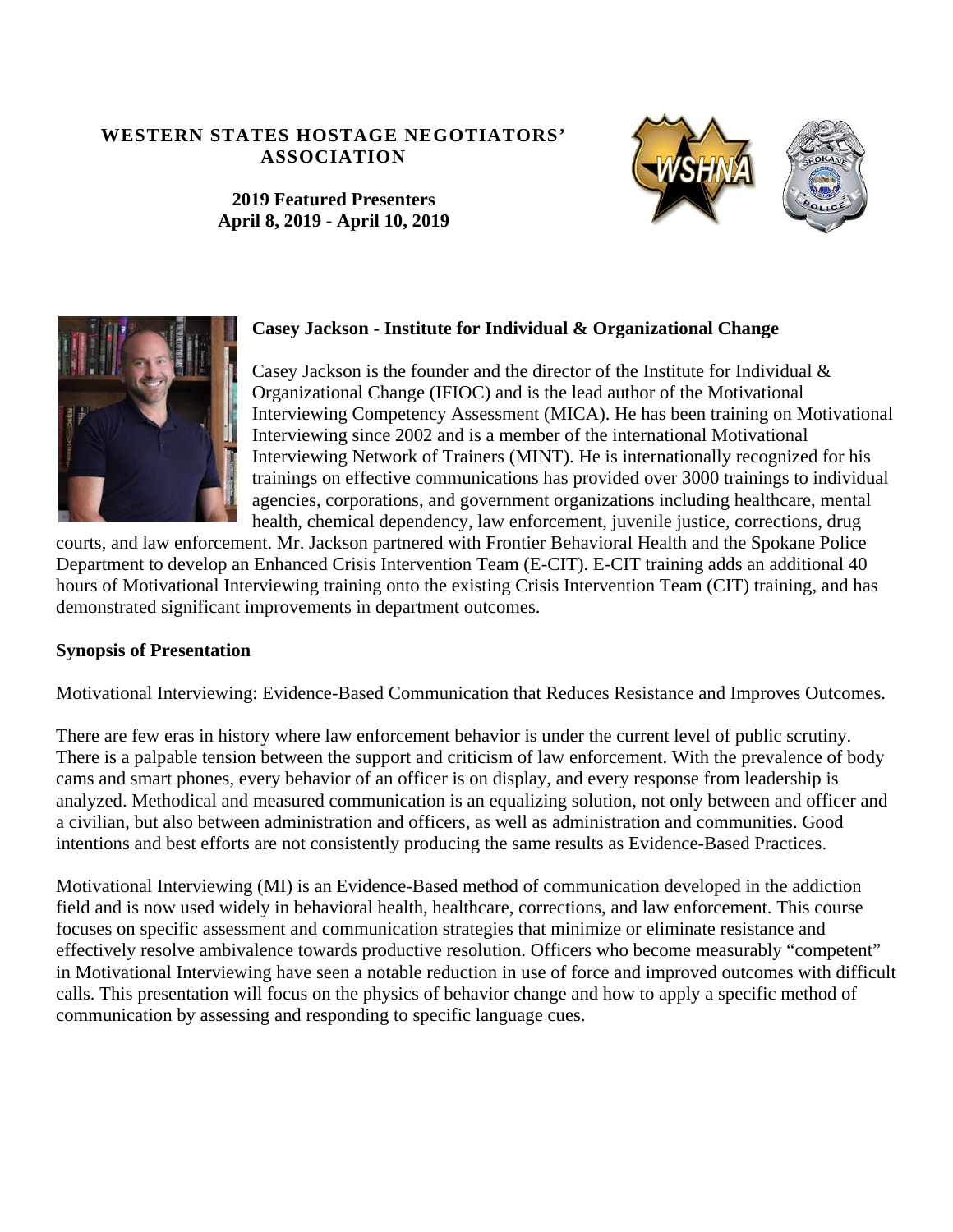

## **Dr. Andrew Young - Lubbock Christian University & Lubbock Police Department**

Dr. Andy Young has been a Professor of Psychology and Counseling at Lubbock Christian University since 1996 and a negotiator and Psychological Consultant with the Lubbock Police Department's SWAT team since 2000. He also heads LPD's Victim Services Unit and is the director of the department's Critical Incident Stress Management Team. He has been on the negotiating team at the Lubbock County Sheriff's Office since 2008, is on the team at the Texas Department of Public Safety (Texas Rangers, region 5), and has recently been asked to serve as the Psychological

Consultant on the Amarillo Police Department's negotiating team. He has written a book, mostly stories about his work as a crisis counselor and hostage negotiator at LPD called Fight or Flight: Negotiating Crisis on the Frontline (see www.DrAndyYoung.com) and has published research on the callout experience, personality and decision-making styles of negotiators and SWAT operators, one of which was recently published in the National Tactical Officer Associations magazine The Tactical Edge, and in the International Association of Chiefs of Police online publication. Since 2014 he has spoken nationally at numerous hostage negotiator conferences, as well as other professional and academic conferences on crisis intervention and hostage negotiating.

### **Synopsis of Presentation**

Dr. Young will briefly review negotiator skills when talking to the psychotic. Then, take that psychotic subject, add methamphetamine, patrol with guns drawn, & for good measure some suicidal ideation. Dr. Young's intervention skills in this case will be critiqued. Next, how do we cope with what is perceived as an undesirable ending; negotiator resiliency and coping will be discussed. Dr. Young will then give some insight into the different roles a Psychological Consultant can have on a crisis negotiating team.



# **Sergeant Paul Meyer - Portland Police Bureau**

Officer Paul Meyer was hired by the Portland Police Bureau in December, 1992. After working as a street officer and becoming a Field Training Officer, he joined the Training Division in 2000. During his time in the Training Division he has served as a lead instructor for Firearms and Patrol Tactics. At the time for his injury he was the Special Weapons Lead overseeing the Patrol Rifle, Less Lethal and Taser® Programs. Paul became a member of the Special Emergency Reaction Team in August 2004, where he served as a sniper until his date of injury. On the morning of November 19, 2012, he was injured on duty while operating a Police Bureau ATV. Without

warning a 110-feet upper section of a tree snapped off and fell on top of Paul's head. Paul is paralyzed from the waist down and will live out the rest of his life in a wheelchair. Paul is still a member of the Portland Police Bureau and remains a certified Police Officer. Sergeant Meyer was promoted to the rank of Sergeant in July, 2017. Paul has been married for eighteen years. He and his wife, Mary, have two teenage sons.

### **Synopsis of Presentation**

Teamwork after a Catastrophic Injury. After an on-duty freak accident, Paul's life changed forever. But what happened next is an unbelievable story of how his peers and department leaders came together to rally behind Paul and his family. It is that teamwork which has inspired so many others to come to the aid of him and his family when they needed it more than ever. The presentation will focus on those selfless acts that have been inspirational and have had a positive impact in helping Paul and his family overcome the difficulties that have followed, both at home and at work. That same peer support continues to this day.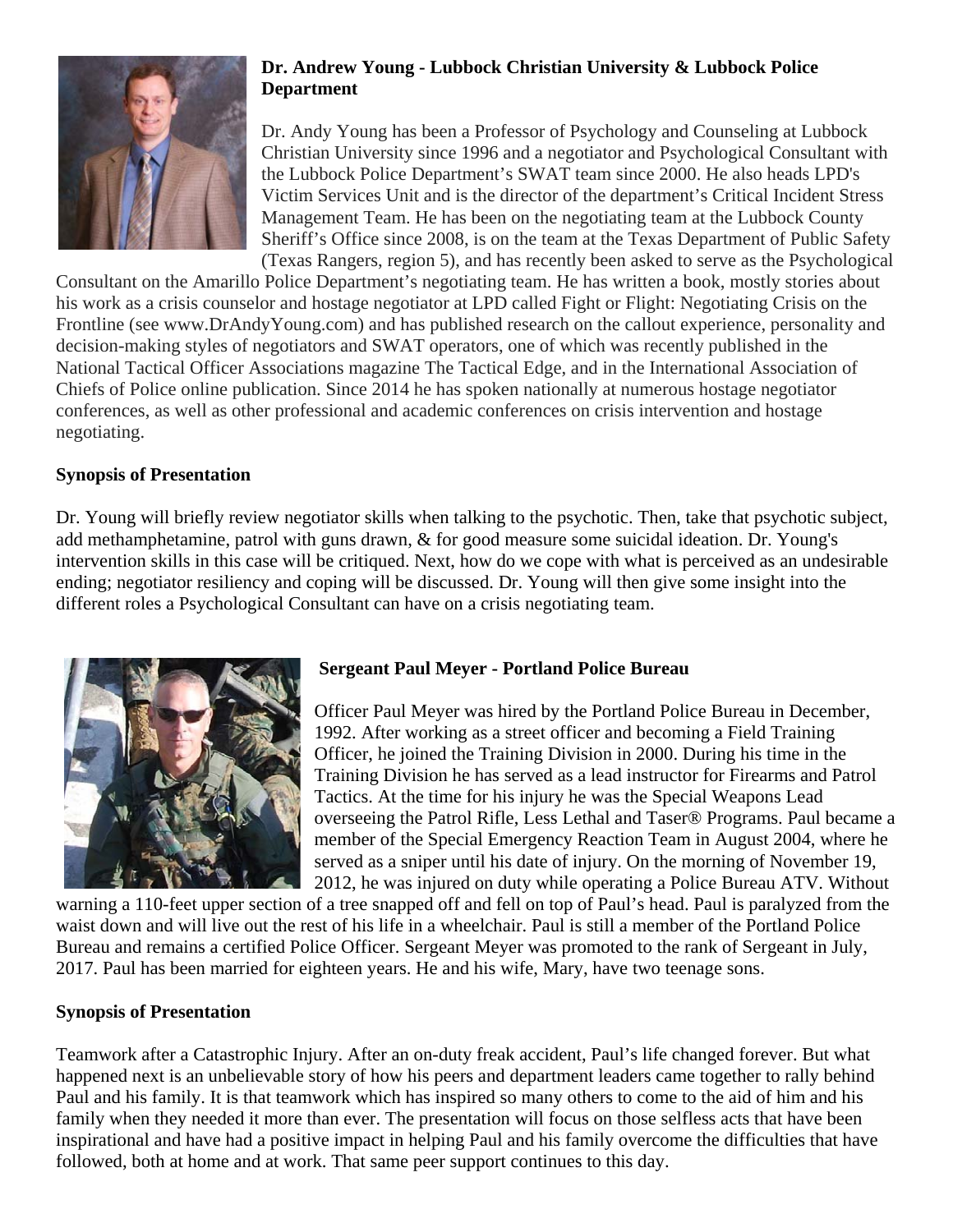## **'Gus'**



'Gus' joined the FBI in 2003, after a professional career with Boeing and Agilent Technologies as a Financial Analyst. Gus grew up in East Beirut, Lebanon during the height of the civil war; an experience that enabled him to skillfully interview and consult on numerous FBI and other Law Enforcement agency investigations. Gus served eight tours in Iraq Functions, from interviewing high-value detainees, to assisting in hostage and criminal investigations. His efforts identified persons of international connections who posed a threat to the U.S. Gus is a certified Interviewing and Interrogations instructor, LAST 2.0 Instructor, and served as a

Threat Identification and Mitigation instructor. On the home front, LA Hajjar has been involved, in many highprofile terrorism cases, including the Sami Al-Hussayen case in Boise, Fort Dix Six, in Cherry Hill NJ, Musa Muhammad Salah, Mosa Abut Marzook, and Al Ashqar, in Chicago, Joseph Brice in Spokane WA, and the Hammadi and 'Alwan case in Bowling Green, KY. LA Hajjar is fluent in four languages and has a MBA in Finance.

### **Synopsis of Presentation**

'Gus' will present attendees a unique inside look of the culture and ideologies of extreme terrorism and how to properly identify and negotiate with them.



### **Dave Shackleton - Mount Vernon Police Department Brad Holmes - Skagit County Sheriff's Office**

Sgt. Shackleton has been with the Mount Vernon Police Department for 21-years. He has served in the Patrol Division, Crime Prevention, School Resource Officer, and as a Detective. In 2016 he was the lead investigator for the Cascade Mall Mass Shooting. He now serves as a Patrol Sergeant. He has been a Crisis Negotiator for 10-years and the Team Leader for past 7-years.

Deputy Holmes started in law enforcement 19-years ago and has been with the Skagit County Sheriff's for the past 17-years. He has served in the Patrol Division most of his career. He has also served as Search & Rescue Coordinator, Marine Division Operator, and a Crisis Negotiator for five years. .

### **Synopsis of Presentation**

In December, 2016, while investigating a shooting, Mount Vernon PD officers attempted contact at a residence in the area. As officers were attempting contact, shots came from inside the house, striking one officer in the head. Shortly after, the suspect called 911 saying he had hostages, a bomb, and that he had texted the Mayor. Officers eventually learned that the suspect was a potential 'third-strike' convicted felon looking at the possibility of life in prison. The negotiating team found itself negotiating with someone with little incentive to surrender. Add to that having the mayor 'on scene', outside media influences, & team transition.